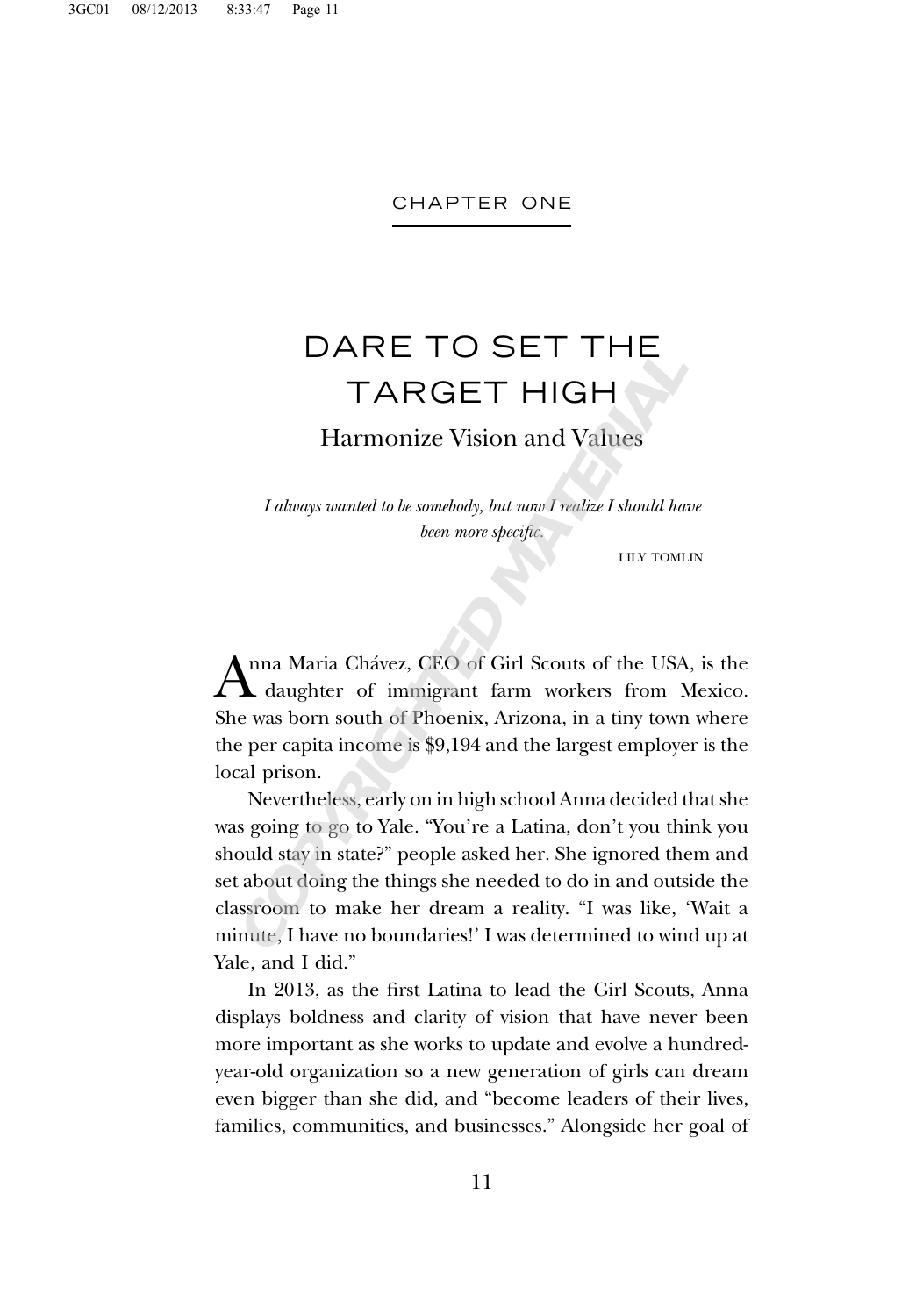$12$  Dare

making sure the organization directly meets the needs of the young it serves, her vision is to make Girl Scouts the leader in a nationwide conversation around girl leadership and women's roles in society.

Where do you get the skills to see the future with crystalclear vision, as Anna did from such a young age and continues to do today at Girl Scouts? The best executive leaders see the future so vividly that they can make it real for others while they map the path to get there. Once you move out of middle management and into the executive suite, you're no longer working toward the goals of others. You set the agenda. Weeks or months may pass without input from, or even contact with, your boss. To flourish, you need to have both the courage to dream big and the practiced ability to paint the vision clearly and engage others in the plan.

# BELIEVE YOU CAN GET THERE

To get to the executive suite, women need strength of vision that exceeds men's. We have to earn the right to be seen as leaders because worldwide the notion of ideal leadership is still biased toward men. For example, a 2006 Catalyst study surveyed 935 alumni of the International Institute for Management Development.<sup>1</sup> People from different regions identified a number of different skills as most important to leadership, but unanimously found men to be better at whatever skill they selected. In the United States and England, for example, respondents listed "inspiring others" as most important to leadership, and then rated women as less adept at it than men.

When I started out three decades ago, few women were in senior roles in the corporate world, so what *seemed* obvious self-evident, even—was that the barriers holding us back were permanent, natural, and forever. Unmovable.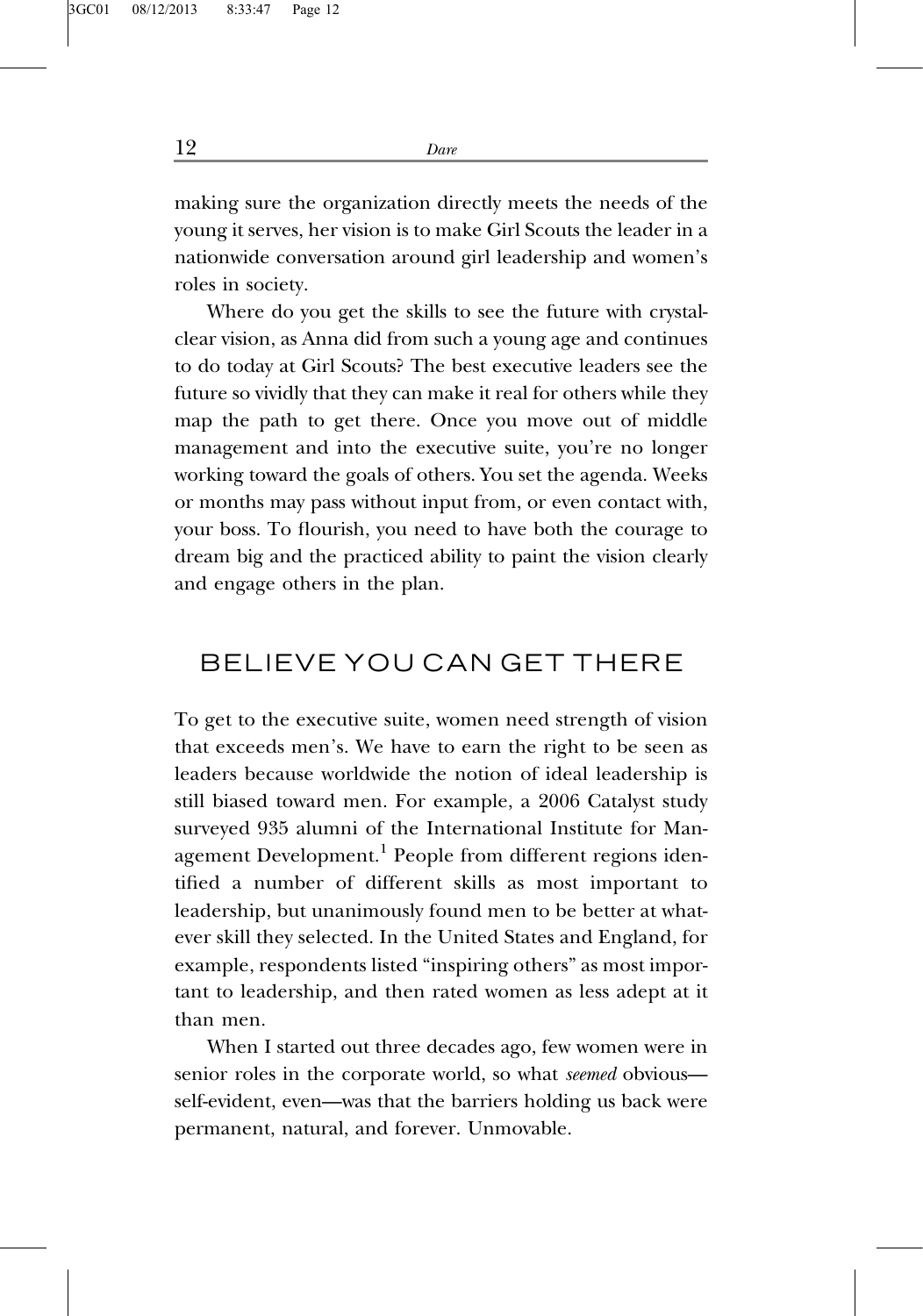Today, however, many have broken through. Though they may be in the minority, women do hold senior leadership positions in every major industry. And yet a 2011 McKinsey study concluded that a disproportionate number of "bright, highly-motivated women at middle management levels—and higher—[frequently] turn down opportunities for advancement, look for jobs outside their company, or leave Corporate America altogether." <sup>2</sup> Chief reasons cited included women's fears that they wouldn't be able to manage a family and an executive career; the concern that embedded institutional mind-sets still bar women from leadership roles; and a general lack of satisfaction with their chosen profession.

Even seemingly positive words—balance, sacrifice, ambition, happiness—can affect our attitude and keep us from exploring

### The Leaky Pipeline

A 2011 McKinsey study found a "leaky pipeline" of women to the executive suite: in 2011 women held 58 percent of undergraduate college degrees and represented 53 percent of new hires, yet held only 37 percent of mid-level management positions, 26 percent of VP positions, 14 percent of SVP positions, and only 3 percent of CEO roles. $3$  Women in the study reported "specific barriers  $\dots$  that convince them that the odds of getting ahead in their current organizations are too daunting," including:

- Lifestyle issues. "Many women expressed a concern about the always-on 24 /7 executive lifestyle and travel requirements."
- Embedded institutional mind-sets. "Managers (men and women) still tell diversity officers that 'Everybody "knows" you can't put a woman in that particular slot.'"
- Embedded individual mind-sets. "Women are, on average, less satisfied than men with their chosen professions and jobs . . . [and] as women get older, their desire to move to the next level dissipates faster."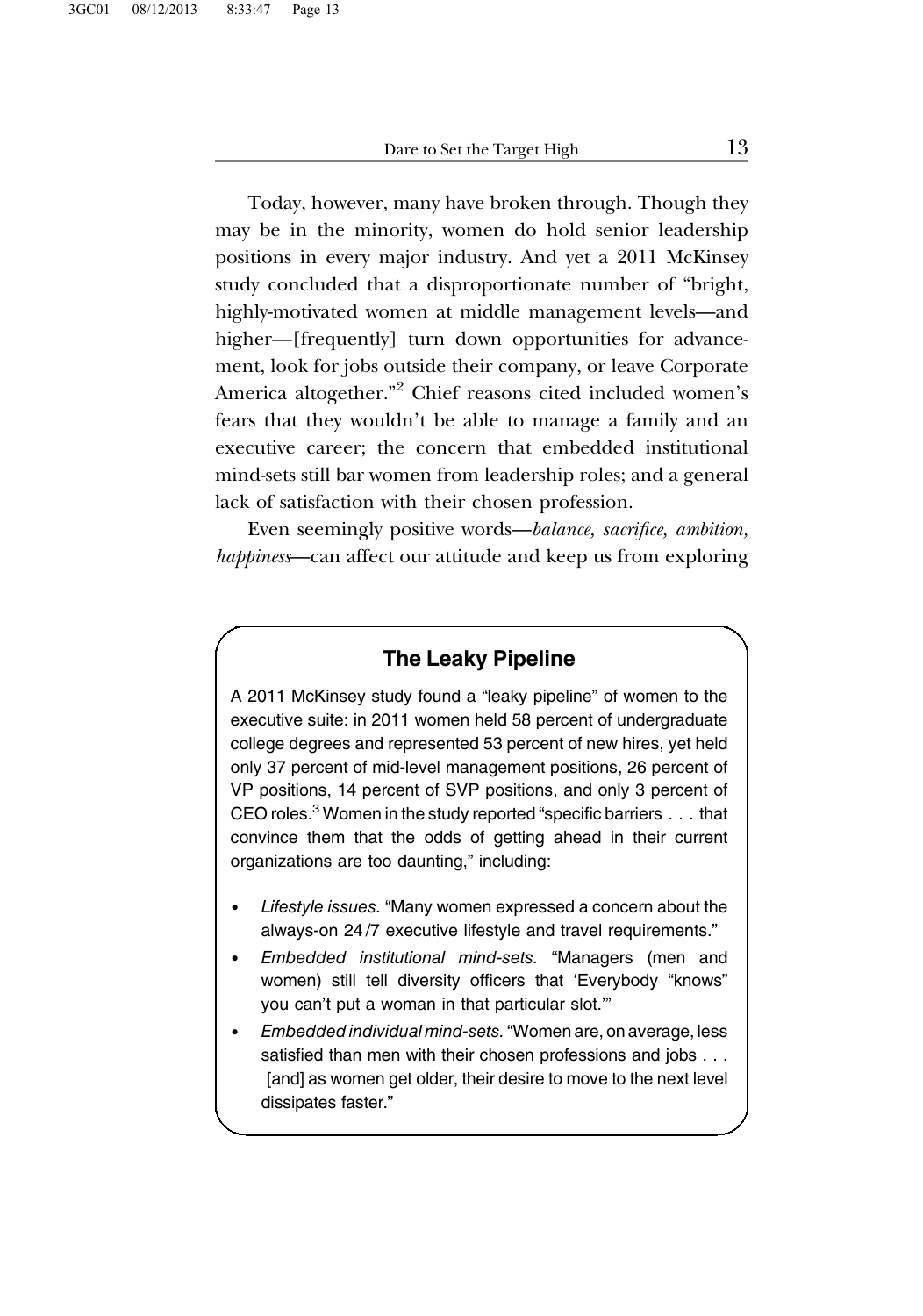our full range of possibilities. These words and the cultural myths into which they're woven are powerful, but only because we ourselves endow them with power by letting them define our stories.

It's so easy to let our vision be defined—and limited—by others. Perhaps you've heard that elephants, despite having legs like tree trunks, can be tethered by a stake in the ground barely bigger than a pencil, simply because as babies they learned the painful way that the stake would hold them. Once they believe the tether holds, they never try to escape it.

Each of us needs to make sure that none of the tethers that still hold us back are self-imagined—and to dare to take that final leap.

# MAKE YOUR PERSONAL VISION SPECIFIC

To be a woman aspiring to a top leadership position, you've got to dare to go beyond the circle that's been inscribed for you. And you've got to develop a sense of vision so strong, so clear, so audacious, that when people either subtly or explicitly tell you that a certain cherished goal is a fantasy, you ignore them and go to Yale anyway—or whatever your equivalent is to Anna's brass ring.

I have mentored and coached many women over the years. What continues to surprise me is how many times I have an initial meeting with someone and she can't tell me what it is that she wants. You might think this is a problem limited to young women, but I see it in many who are midcareer as well. It is very hard to coach someone for success when she herself has not defined what success looks like to her. When I get a vague or noncommittal response from someone, what I'd like to say is, "Well, my crystal ball isn't working very well today."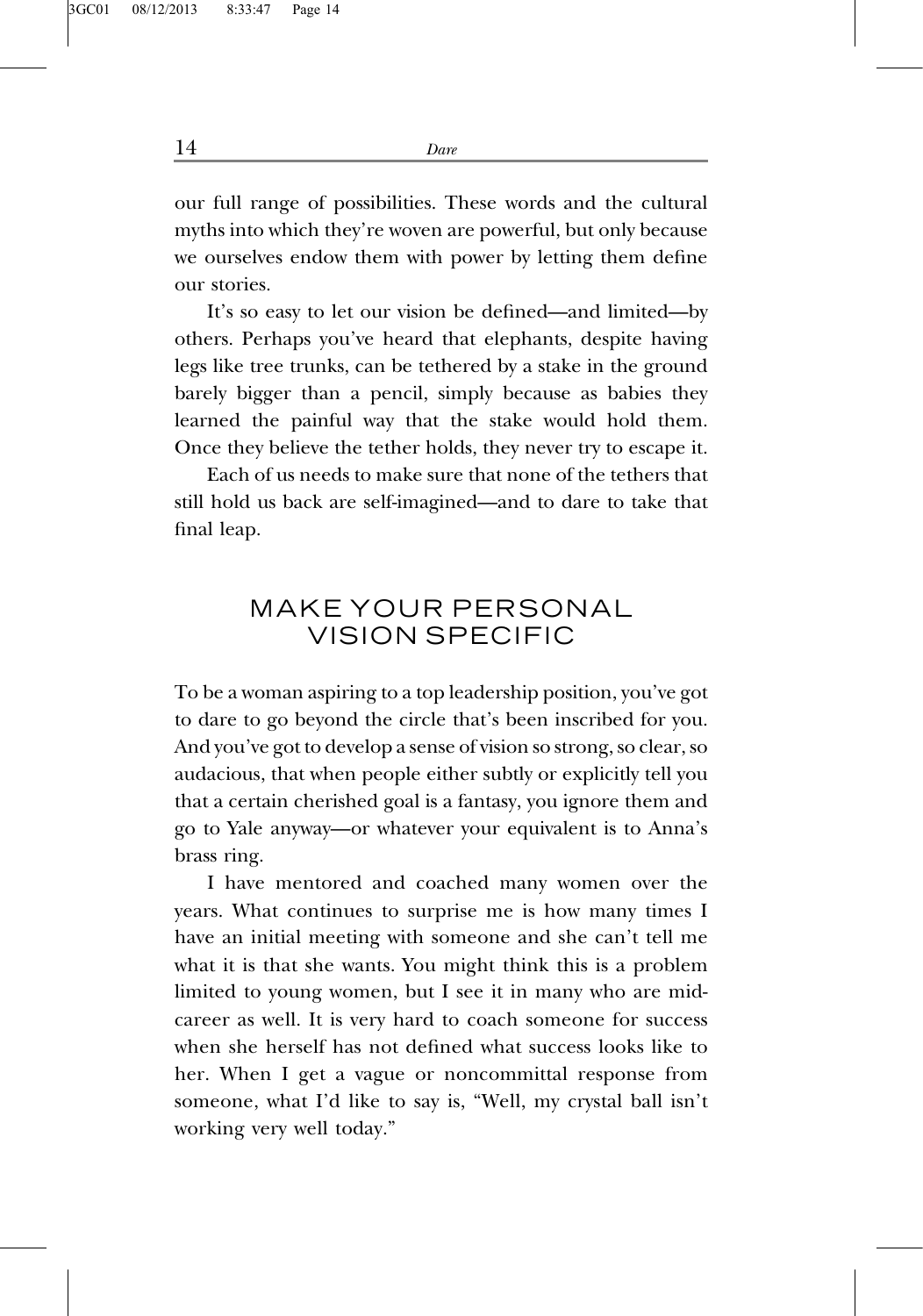There are many aspects of your career that people can help

you with, but defining what you want is something that only you can do. You can seek counsel and ask others' advice, but in the end it's up to you to determine what you want.

I know I can't be too critical here, because I wasn't always certain of what it was that I wanted. I believe I could have been more successful earlier if I had been more strategic about what I wanted and how I was going to get there. It is a great moment

### The Mentors Speak: On Vision and Values

My grandmother instilled in me a sense of determination, a belief that all of us have an imaginary train track inside of us and our job in life is to stay on that track until we arrive at our destiny, no matter what it takes. Throughout life, you'll encounter people and events that will try to knock you off, but you have to fight with every fiber of your being to stay on that track.

> Anna Maria Chávez, CEO, Girl Scouts of the USA

Anything is possible. I am an example of that. Adapt the goal when you have to, but don't give up on it. You may not have it all in the timeline you planned, but anything is possible if you work hard, prepare hard, and never give up. Find your mentors, and find your advocates in all areas of your life.

Veronica Sheehan, SVP,

Global Network Operations and International IT, Turner Broadcasting System

Spend time to assess your value system, align career and life choices to those values, and live every day in a way that when you go home and look in the mirror, you can say, "I was me today." These are the most important steps to building self-confidence. They also eliminate the risk of having to decide who you are in any given circumstance.

Lyn McDermid, CIO, Federal Reserve System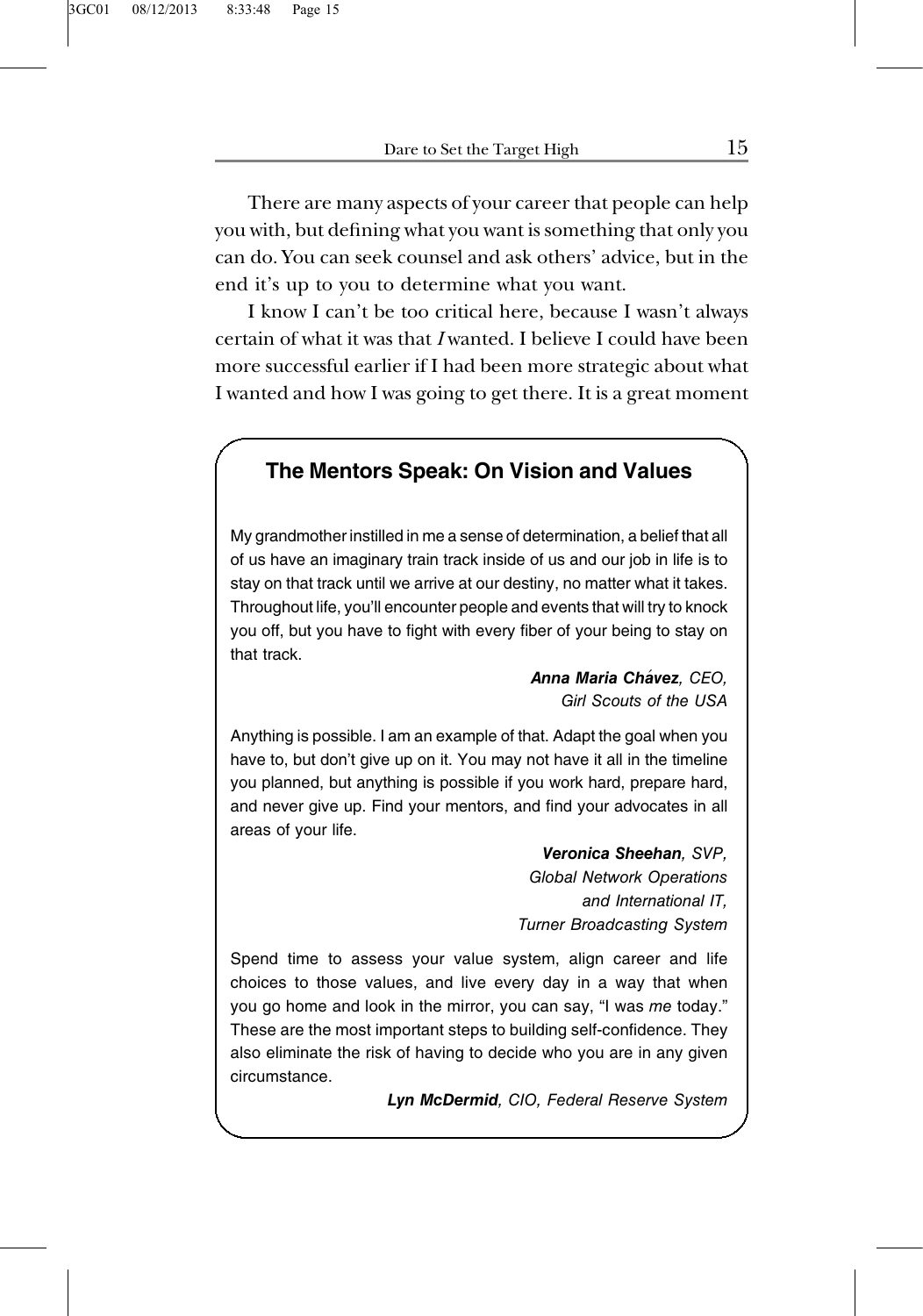$16$  Dare

when you realize that your sense of being tethered is just that your sense, rather than an absolute reality. But what use is pulling up that stake and freeing yourself if you have no idea where to go?

"Where there is no vision, the people perish," goes one of the proverbs in the Bible. That's a very old piece of wisdom, and I wish someone had reminded me of it early in my own career.

Don't make the mistake of thinking of *vision* as something soft or impractical, reserved exclusively for poets, artists, or inventors. Vision is about being perfectly clear about what you want to achieve and why, to the point of being able to picture yourself having done it. It's daring to let yourself think big, beyond the next step, looking toward a whole career or an entire life. Vision is about setting goals that are both intensely meaningful to you and bigger than you think you can achieve.

# DARE TO WRITE A PERSONAL VISION STATEMENT

Your personal vision statement describes what you want your life and career to look like in the future. Developing one at every stage of your career—in fact, annually—not only will help propel you to the top but also will prepare you for the unique challenges of executive leadership. Once you understand what you want, you can then create an action plan to get yourself there. There are others who have accomplished what you desire, and they can show you the way. But the first step toward self-belief is self-clarity, possessing a clear vision of what you want in your life and career.

Why is putting your vision in writing so important? Twothirds of your brain are involved in processing visual information, such that writing something down is the closest equivalent to using a zoom lens for your brain. Shifting your vision from "idea" to "object" makes it more real. It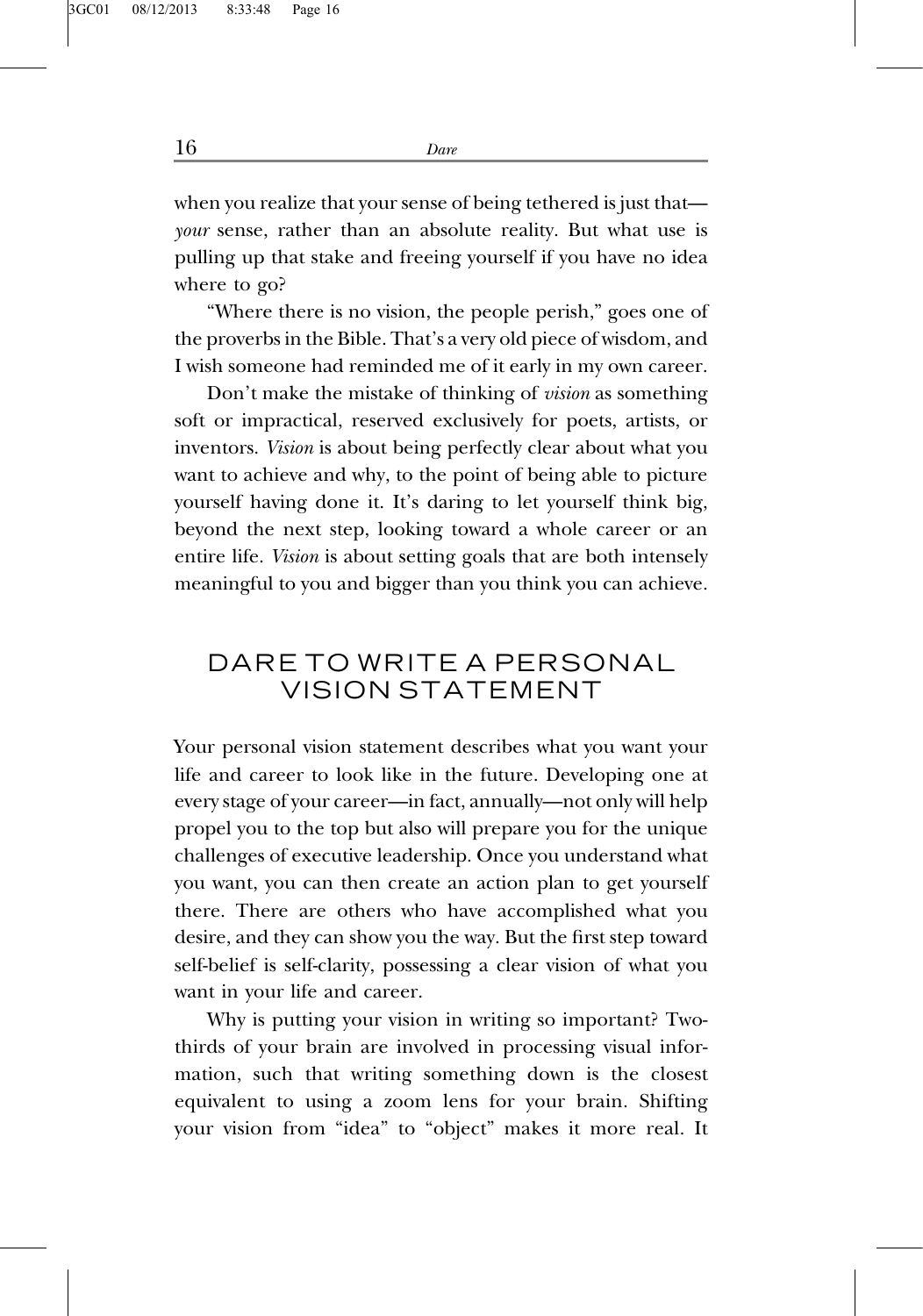Dare to Set the Target High 17

allows you to reflect on it and develop it—and, perhaps most important, to share it. As a leader, your effectiveness depends on not just seeing the future but persuading others to see it as well.

The beauty of having a vision statement is that it can be your guide through both your work and your personal life. It allows you to prioritize where you invest your time. It helps you know when to say no to things that don't fit your plan. It can also act as a yardstick against which you can measure the current situation and your progress. Reread your most recent plan frequently, remembering that every time you do, you further embed it in your memory and are better able to visualize making it happen.

My own vision statements have changed over time. Yours will, too. I have developed mine using the values that that are important to me. I'll share them:

#### Fifteen years ago:

I will be a senior leader in my company who has a reputation of delivering results with integrity and helping people around me succeed in their personal and professional lives. I will keep myself fit and healthy and seek constant learning. My faith and family will be my top priorities.

#### Today:

I will make all decisions in my life through the lens of my faith, stay healthy and focus on the needs of my friends and family, and enjoy life while finding ways to help others.

Your vision should be flexible enough that it doesn't bind you when a great opportunity comes along. You need to be ready to adapt as situations change or new information becomes available. That's the funny thing about leadership: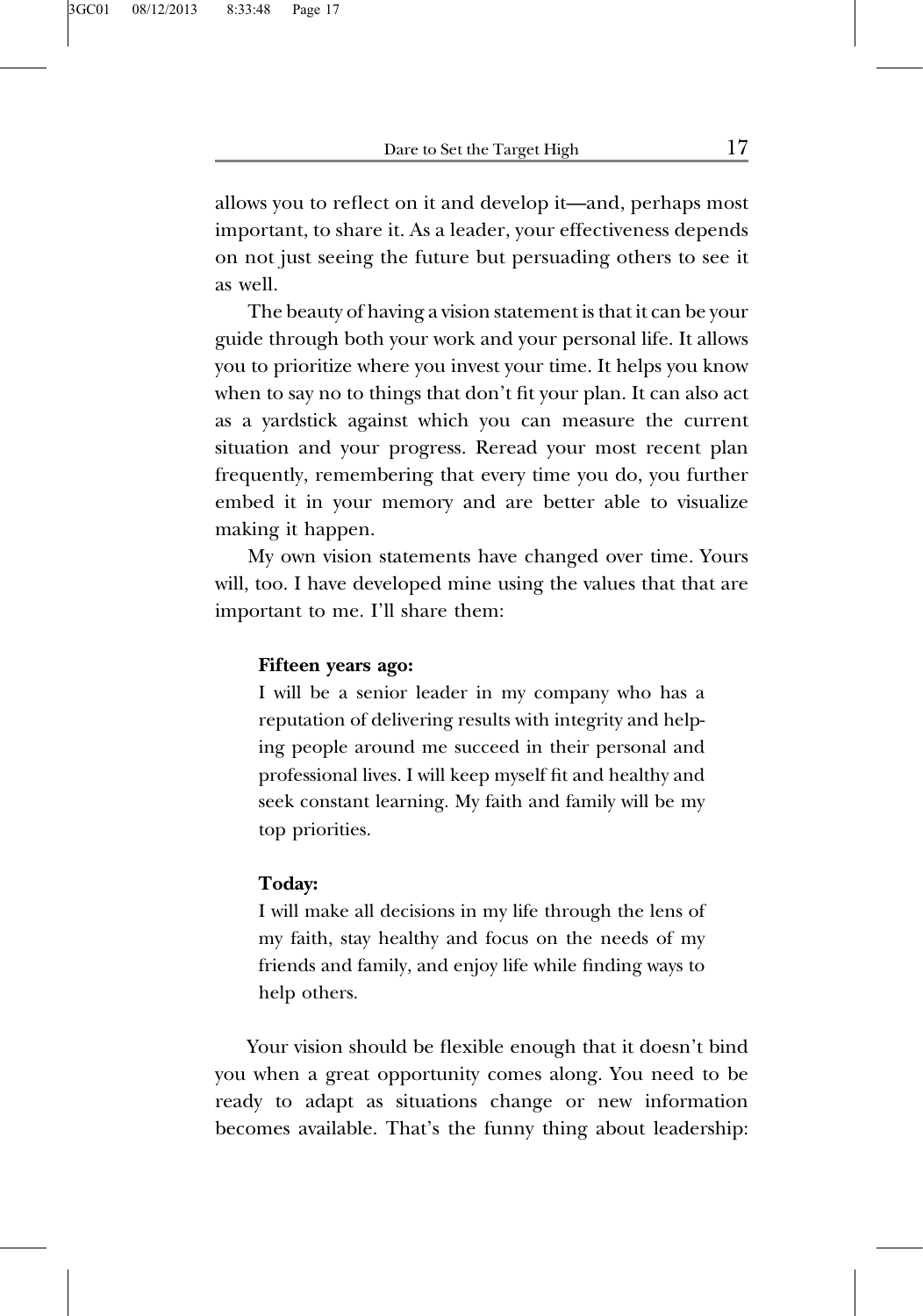you have to see the goal, but be able to dodge and pivot like an Olympic soccer player as conditions change over time.

For example, although it's not explicit in my vision statement, writing this book is part of delivering on my personal vision. I've learned a lot about being successful in life, and I am trying to help others by passing it on.

Vision statements are like road maps. They need updating because there are always new roads being built. Some roads may make the trip faster or more enjoyable, but each new path must be carefully evaluated according to what you want in your personal and professional life.

Once you've crafted or updated your vision statement, you should put together a more detailed plan of steps you'll take over the next months and year to get there. This is the moment to describe your goals as specifically, objectively, and even quantitatively as possible, because this gives you a clearly defined target to shoot for and helps you translate thoughts and dreams into the actions necessary to transform them into reality.

As you move forward in your career, there will be times when your vision clouds. Moments of tedium and stress can challenge your desire to continue pressing forward. Roberta Bondar, Canada's first female astronaut, told me that at one time she had reached a point in the space program when her passion dulled and it began to feel like a "job."

"When I was actually in space, I floated over to the window to look down at Earth," she told me. "While looking through that window I began to think about when my sister and I played space games as children. We used to put sheets over the furniture and pretend we were in a spaceship. I thought about all the things that went into helping me get to where I then was, in that moment. That helped me regain my vision."

Fortunately, you don't need to go all the way to outer space to refocus yourself. Looking back and reflecting on all you have accomplished—and all those who have helped along the way can quickly bring your vision back into bright, vivid focus.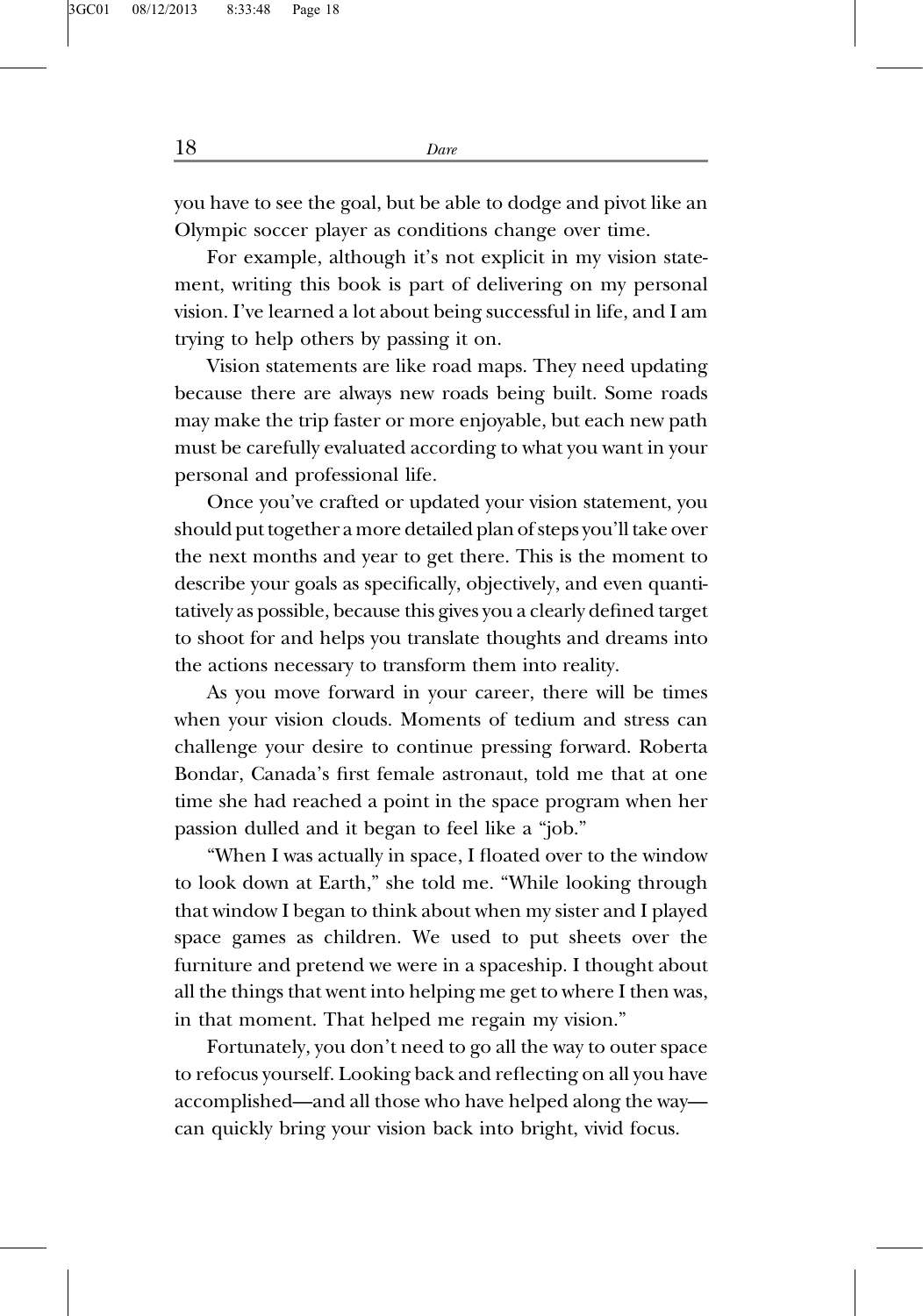# CORE VALUES: YOUR VISIONARY GPS

Although our vision will change over time, our values tend to stay the same. Core values serve as an infallible GPS that guides our vision by defining our internal conduct as well as our interactions with others. They give us the courage required to make even the most difficult decisions, those that ultimately define our career.

When Beverly Daniel Tatum was offered the chance to join the running for the presidency of Spelman College in Georgia, she almost turned away from it. It was a giant leap in responsibility and would mean moving to a new state, which would require interrupting her husband's career and yanking her son out of his high school. The position would take her way outside of her comfort zone, make her the public face of an institution, and give her work not just regional but national significance. "There were many good reasons to stay put in Massachusetts," she says.

But then, during a visit to the campus to help her decide, she picked up a brochure and read the school's mission statement: "An outstanding historically Black college for women, Spelman promotes academic excellence in the liberal arts, and develops the intellectual, ethical, and leadership potential of its students. Spelman seeks to empower the total person, who appreciates the many cultures of the world and commits to positive social change." 4

"Excellence, leadership, empowerment, appreciation, and respect for others—these five values have been at the core of my personal and professional work for my entire career," says Beverly. "I could not imagine a better or more concise statement of what is important to me. When I read these words, I knew what I should do."

Back at home, she shared the brochure with her husband, who responded by saying,"If you don't pursue it, you will always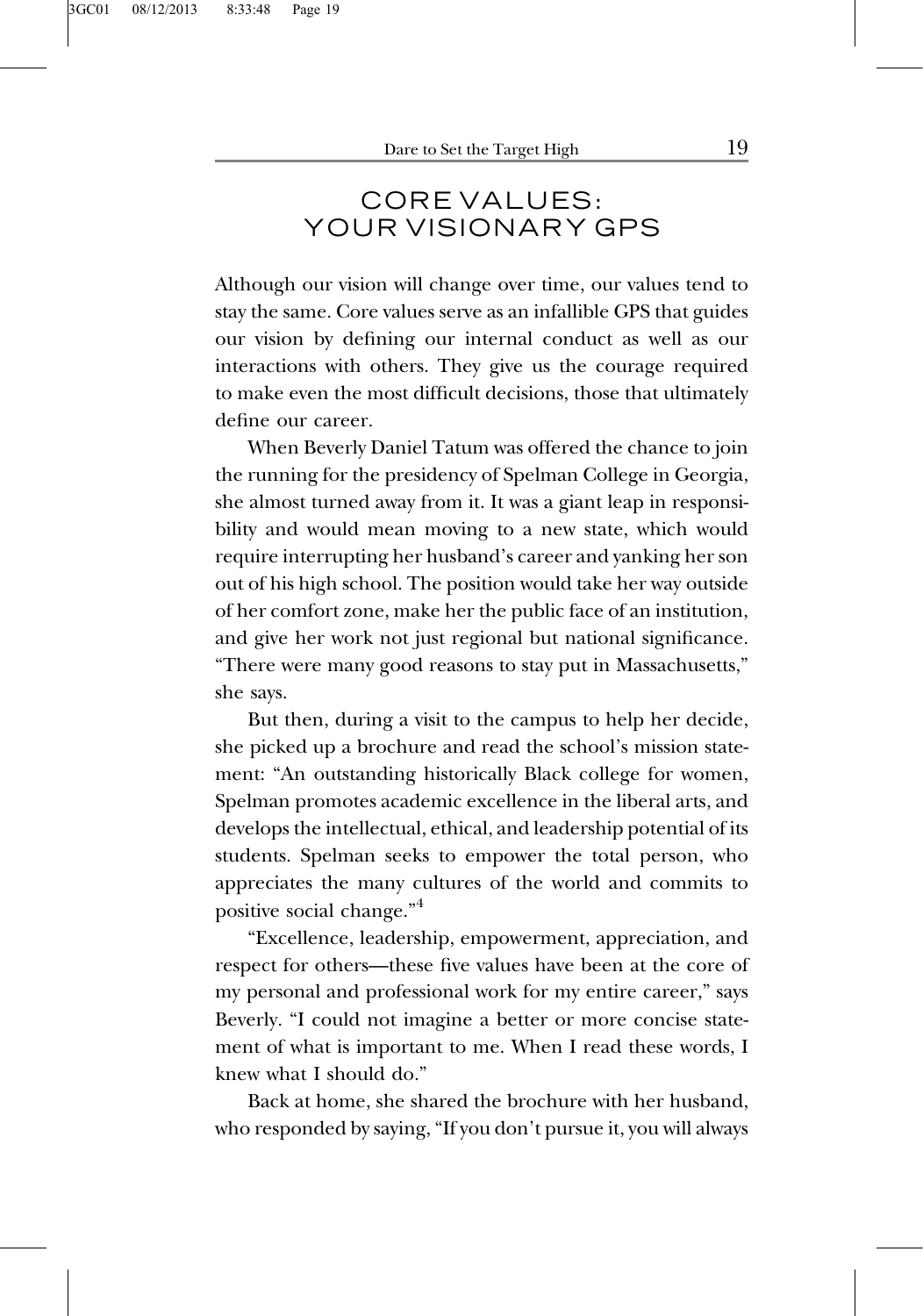regret it." As a family, they agreed that if she were to be selected as president, her son, David, and husband, Travis, would remain in Massachusetts for two years, for David to finish high school and for Travis to become eligible for state retirement benefits.

"The prospect of the separation was daunting, but we decided to move ahead," she says. "That visit to Spelman College convinced me that I could make a unique and meaningful contribution to higher education and the world by leading this institution, which had such a powerful mission so in tune with my own values. For all the reasons that made me initially

### The Courage to Lead a Nation

Laura Liswood, cofounder of the Council of Women World Leaders, interviewed fifteen elected heads of state and leaders of government, including former British prime minister Margaret Thatcher.<sup>5</sup> Her interviews with these individuals provide some great insights into the nature of women's leadership and confidence. Liswood discovered that although the female leaders varied in many respects, they had four characteristics in common:

- A diverse view of the world. They understood what was happening within their country, what was happening globally, and where their country fit.
- Courage and conviction. They were willing to take risks and challenge the status quo, honoring tradition but never believing that everything had to be the way it was. Their role, as they saw it, was to prepare for the future.
- Excellent communication skills. First and foremost, they were great listeners. They sought feedback from a wide range of constituents before they delivered their succinct and powerful messages.
- Spiritual grounding. Although they had different religions and faiths, their spiritual orientation guided them, especially during the most difficult of times.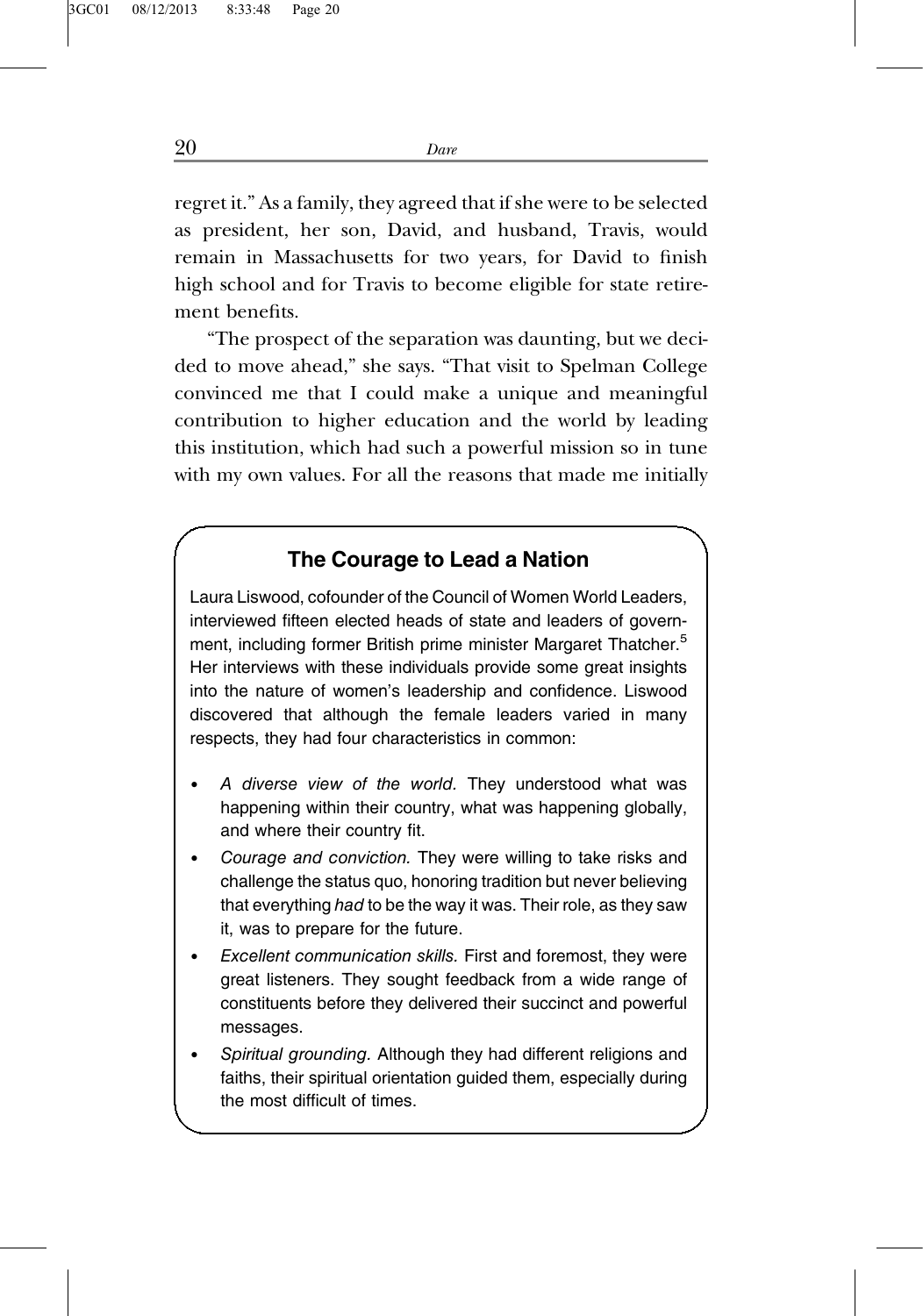hesitant, I felt nervous about my choice, but at the same time, I reflected on the words of a pastor friend who told me, 'God will not lead you where God cannot keep you.'"

### A Survival Guide for Tough Decisions

Whether we realize it or not, we all have core values. They influence our feelings and determine our priorities. Once you're an executive, you'll be asked to develop a vision that serves the broader direction of your company. How you accomplish that vision, however, is almost entirely driven by your own value system. Because you serve as a role model for everyone you lead, your values will cascade down through the organization. So remember, this isn't just about staying true to your own beliefs. Leadership presents the opportunity to make an impact beyond your immediate reach.

The difficulty lies in that not all core values are created with full consciousness, which makes it easier for us to trip ourselves up in aligning vision and values. There's a serious practical danger here. When we set goals that are misaligned with our values, our motivation to act on those goals wanes quickly; likewise, when we make decisions that "just don't feel right," our ability to follow through successfully is severely handicapped. Intrinsic motivation—when we're propelled by desire from within—leads to much more successful outcomes, according to Heidi Grant Halvorson, author of Succeed: How We Can Reach Our Goals.<sup>6</sup> Finally, misaligned values affect our ability to lead others. People are less likely to trust us when they sense that we're being inauthentic and lack confidence in our mission.

Being more deliberate and more conscious about how you formulate your core values is essential to setting you on the right path to achieve your personal and professional vision. For one thing, conscious work around identifying values helps ensure that these values are truly yours—*chosen* rather than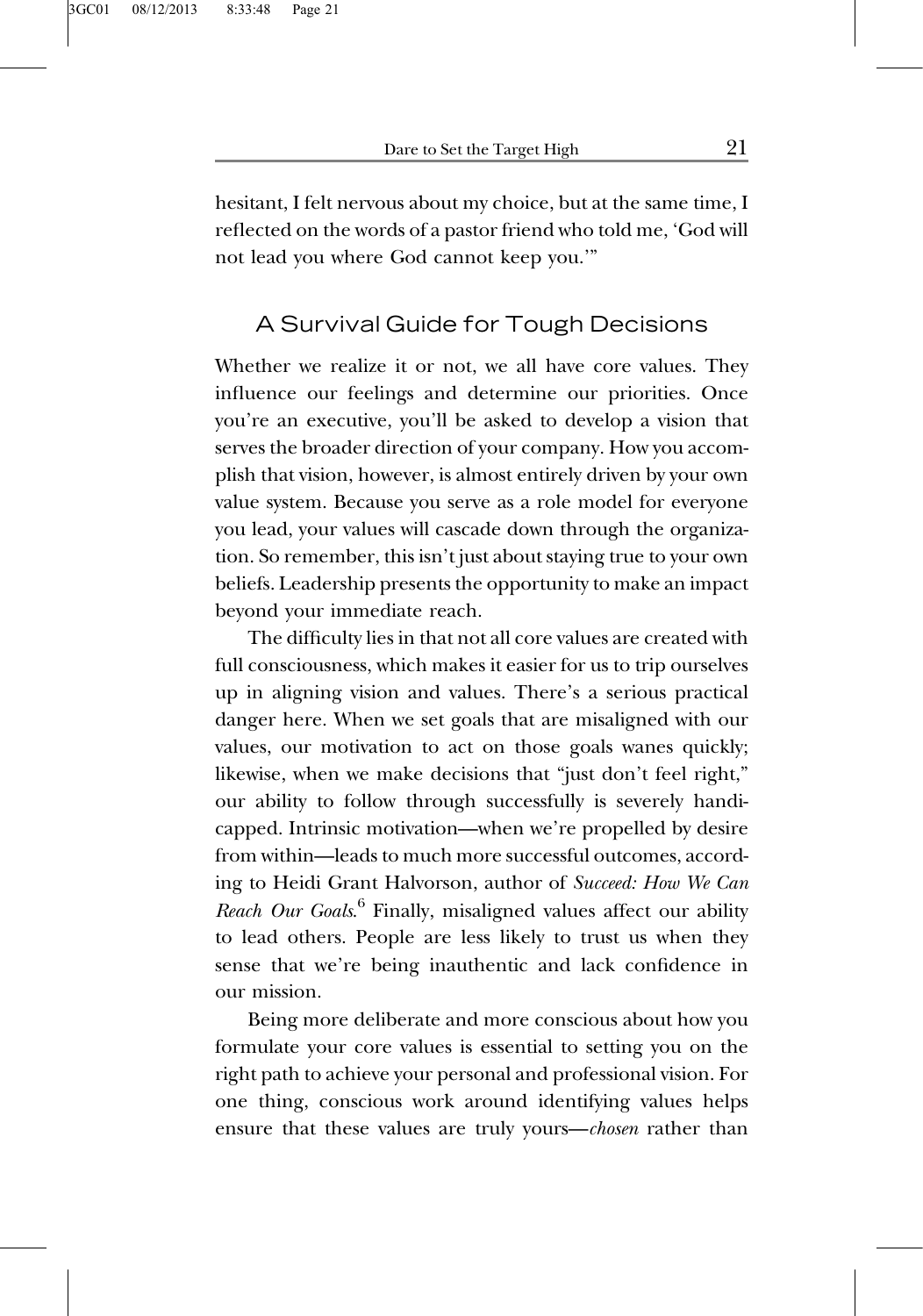$22$  Dare

merely absorbed from your environment without reflection or reason.

Thoughtfully defined, your core values work in harmony with your vision to outline, quite vividly, just what it is you want to do, and then dramatically improve your planning and followthrough over time. They allow you to create a career of your own choosing rather than a course determined by the decisions or prejudices of others.

More immediately, values help you in everyday decision making, particularly when decisions concern your relationships. If you create a strong set of core values, you will find that when you honor them, you will feel—well, you feel a deep sense of satisfaction, even when decisions are difficult and make some people unhappy.

Being clear on core values helped Carol B. Tomé navigate one of the most challenging assignments of her career successfully: serving as the CFO of The Home Depot during the worst recession in the United States since the Great Depression. Between 2006 and 2009 the company lost \$13 billion in sales. As the business contracted, the leadership team had to make some tough decisions, including closing stores, exiting certain lines of business, and reducing 10 percent of the company's support staff. Carol was asked to analyze the situation and make these recommendations, and was charged with communicating the company's actions and their financial implications to the world.

"All of our decisions as a leadership team were guided by our company's core values, which stress taking care of associates, customers, communities, and shareholders," says Carol. "When you stay focused on your core values, the decisionmaking process is straightforward. Because of this, I never lost sight of my responsibility to these key groups, especially our associates. I realized that they were all counting on me, and that I couldn't let them down."

The need to downsize was a fact, not something that Carol could control. What she could control was how they did it. "For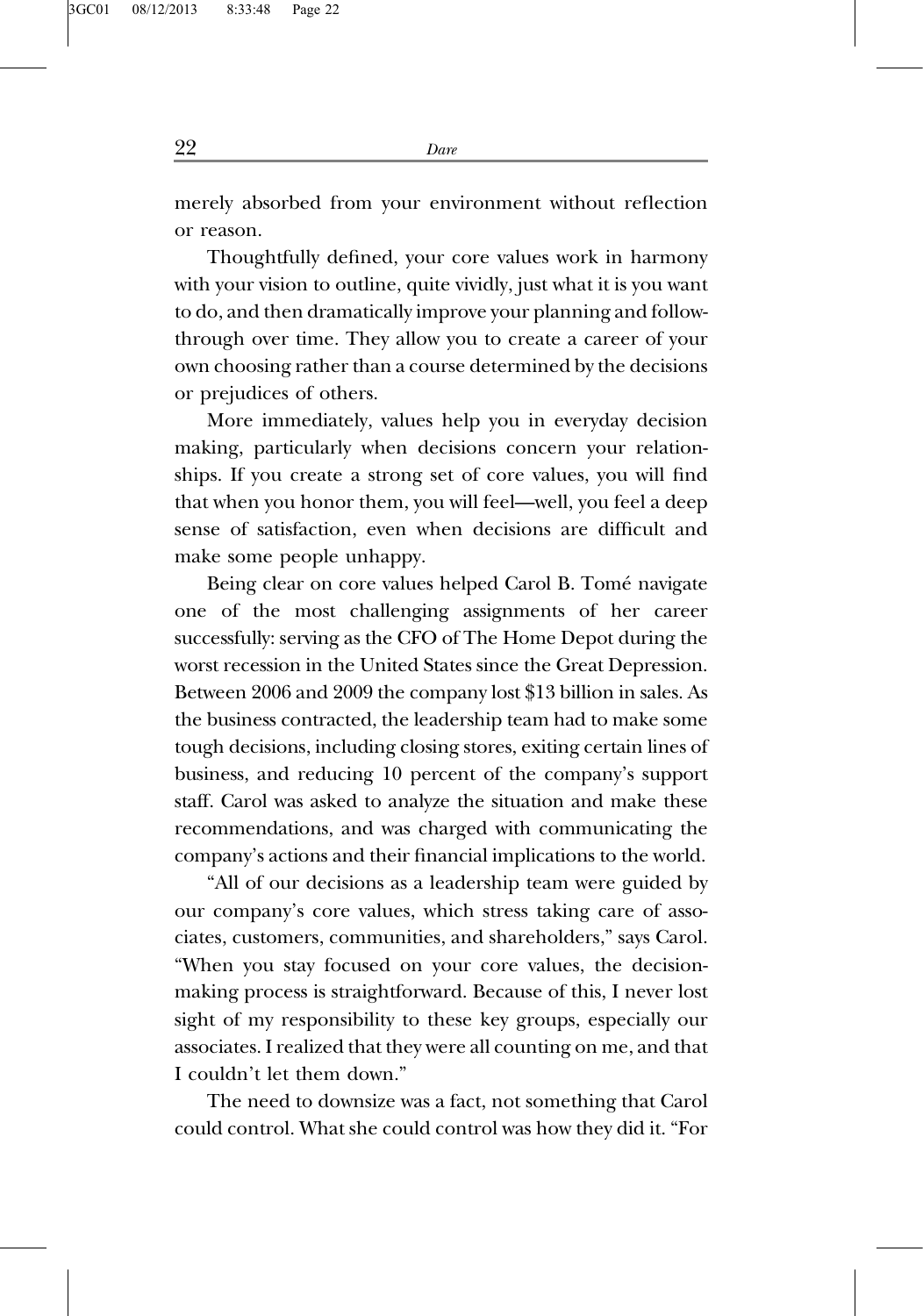instance, when we decided to close our Expo business, I visited the impacted stores and talked to both customers and associates about our decision,"she told me."I wanted them to know that these were hard decisions that were not made lightly, and I wanted to shake their hands and personally thank associates for their service and customers for their business."

"While we had to make difficult decisions, we also had ample opportunity to show that we were committed to taking care of our store associates. While other companies were cutting bonuses and eliminating 401(k) matches, we chose to continue those incentives for our associates, as well as annual pay increases. The Home Depot's founders, Bernie Marcus and Arthur Blank, said that if you take care of the associates, they will take care of the customers and everything else takes care of itself. I believe in that philosophy to my core . . . and our investment has paid off!"

Under Carol's leadership, the company achieved its revised financial targets a full year ahead of the goal, putting the company on a solid course toward a stellar financial condition, earning revenues of more than \$70 billion and providing jobs for 331,000 people in 2012.

## Knowing When to Walk Away

Never doubt the sheer power of core values consciously conceived. I first became fully aware of this power as recently as fifteen years ago. One of the women I most admire and who was a great mentor to me abruptly left her position as vice president of her company. All of us who knew her were deeply shocked. She was the company's first woman officer, and she was clearly on a track there to achieve a lot more. I was anxious to speak to her about her sudden departure, and, for her part, she was eager to explain.

She told me that she has always tried to live her life with integrity, and relied on her core values to guide the way she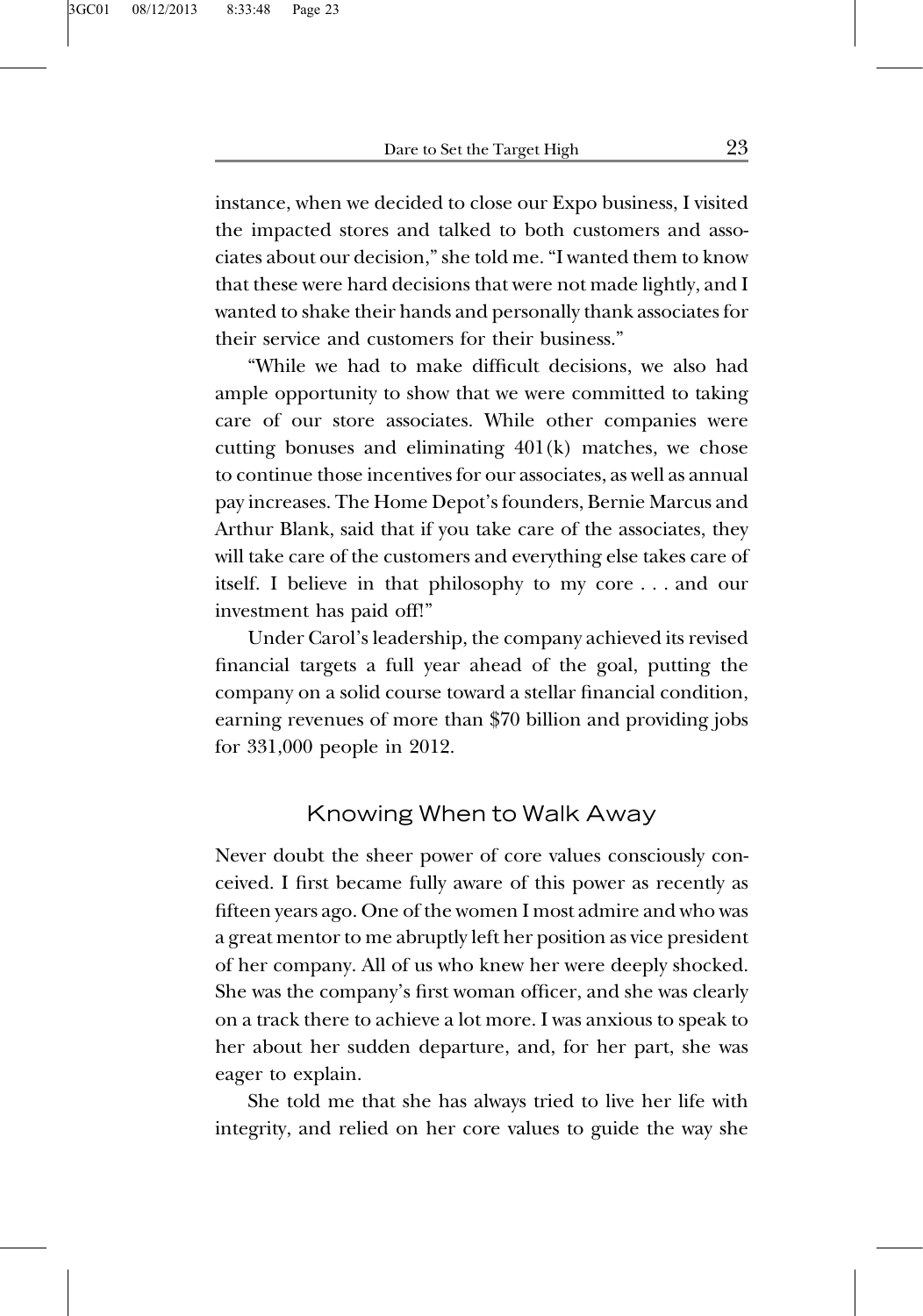managed her life and career. Well, her bosses had asked her to cover up a company mistake. They asked her to lie to their customers and to their employees. When she responded that she could do no such thing, she was told that failing to get on board would "not be good for her career."

My friend was not intimidated. Not only did she refuse to "get on board" but also she told them that she would leave the company if they did not admit their mistake, take responsibility for it, and work toward making it right. When her bosses refused to do the right thing, she walked her talk. She left.

After this explanation, I was no longer shocked by her departure. Under the circumstances, I would have been shocked—and dismayed—had she not left. As for the company, it was successfully sued two years later for millions because an unreported flaw in a product had, tragically, led to a death. Bankruptcy followed.

By that time, of course, my friend and mentor had moved on to another firm, where she quickly achieved the same level of success she'd had with the former employer. Staying true to her values had given her the courage to make the decision to leave. Difficult? Yes. But it kept her on the path she herself had chosen long before her employer decided to leave it.

"If you can't harmonize your hopes, aspirations, and values within the context you're working in, then it's time you move away from that environment," says Rebecca Jacoby, the chief information officer and senior vice president of the IT and Cloud & Systems Management Technology Group at Cisco. Like my friend, Rebecca once had to walk away from a company due to a conflict in values concerning the company's handling of decisions about resources during a difficult economic time. "I had to decide how I would handle the situation, and it all circled back to understanding myself and the context of my environment, and being able to harmonize those two things. Ultimately I left the company."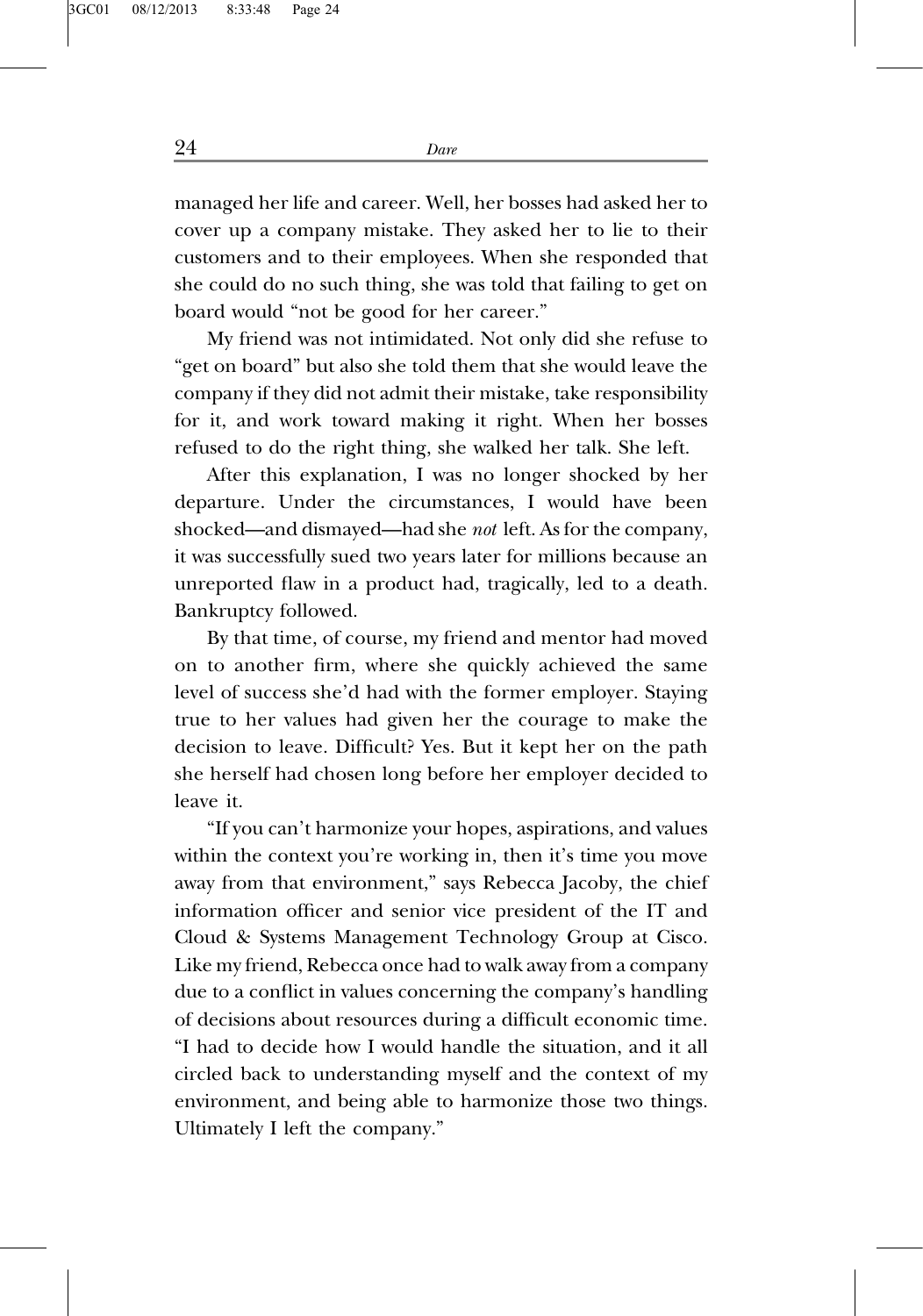It's worth noting that when you make tough decisions driven by core values, there's no guarantee that the world will immediately reward you for doing the right thing. That said, if you choose the path that allows you to live up to the standard of your own values, *again and again and again*, your chances of success start looking pretty great.

# You Can't Have Everything-So Know What 's Most Important

Of course we can't have it all. No one can. Life requires prioritizing and making difficult choices. But the secret to navigating those choices is a well-defined core of vision and values. If you know what's most important to you, you can make decisions with confidence and be satisfied with what you did, rather than mired in regret for what you *didn't*.

One of the most raw, honest conversations I've had on the subject of balancing family with work was with my colleague Penny Manuel, former executive vice president of engineering and construction services for Southern Company. Her husband, Don, left his own career so that he and Penny could relocate to pursue her professional dreams. In 2010 she took on one of the most challenging assignments of her career. She was responsible for managing major construction projects on seven sites, including the country's largest biomass facility in Nacogdoches, Texas, and twenty-first-century coal gasification in Kemper County, Mississippi. Eight months into the job, Don died very suddenly at age fifty-two.

"The first few months after his death," she says, "I was bitter and angry at myself for allowing work to interfere with what would be our last months together. It seemed to me that I had spent the last year of Don's life worried about the wrong thing."

Looking back, her perspective shifted. She told me she saw what she "couldn't see in real time," and offered this advice: